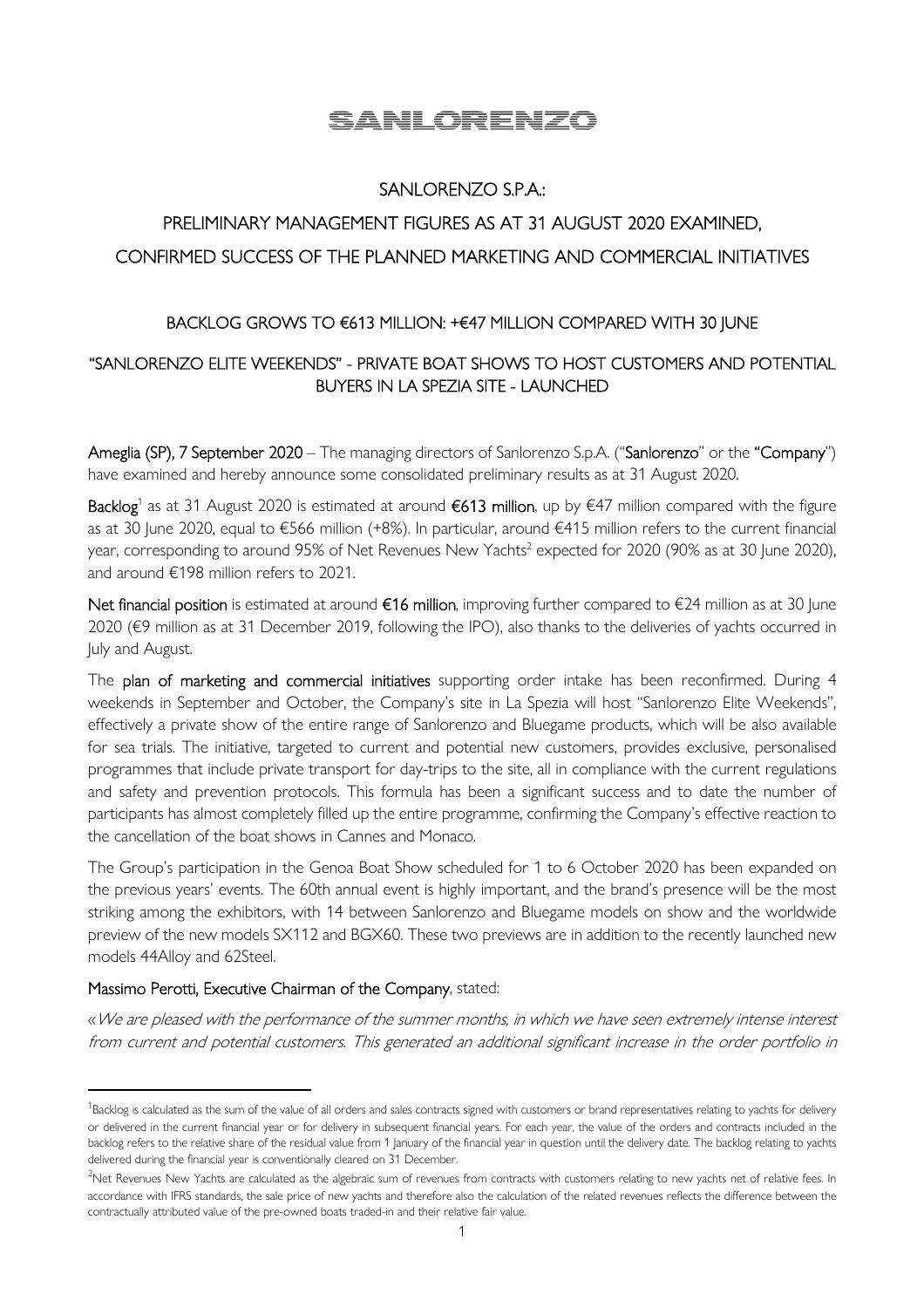just two months, once again demonstrating the resilience of our business model and the distinctive strength of the Sanlorenzo brand in a global economy context that is still recovering.

Following the Company's prompt reaction in handling the health emergency in the previous months, which enabled us to confirm the pending orders and yacht deliveries in the summer, we have decisively moved forward with and strengthened the marketing and commercial initiatives, to the point that in September we have launched a Sanlorenzo boat show where we can host current and potential customers at our site in La Spezia. Concurrently, we are continuing the strategy to expand the product ranges and introduce sustainability-oriented innovations and technologies in the market, with additional investments in R&D».